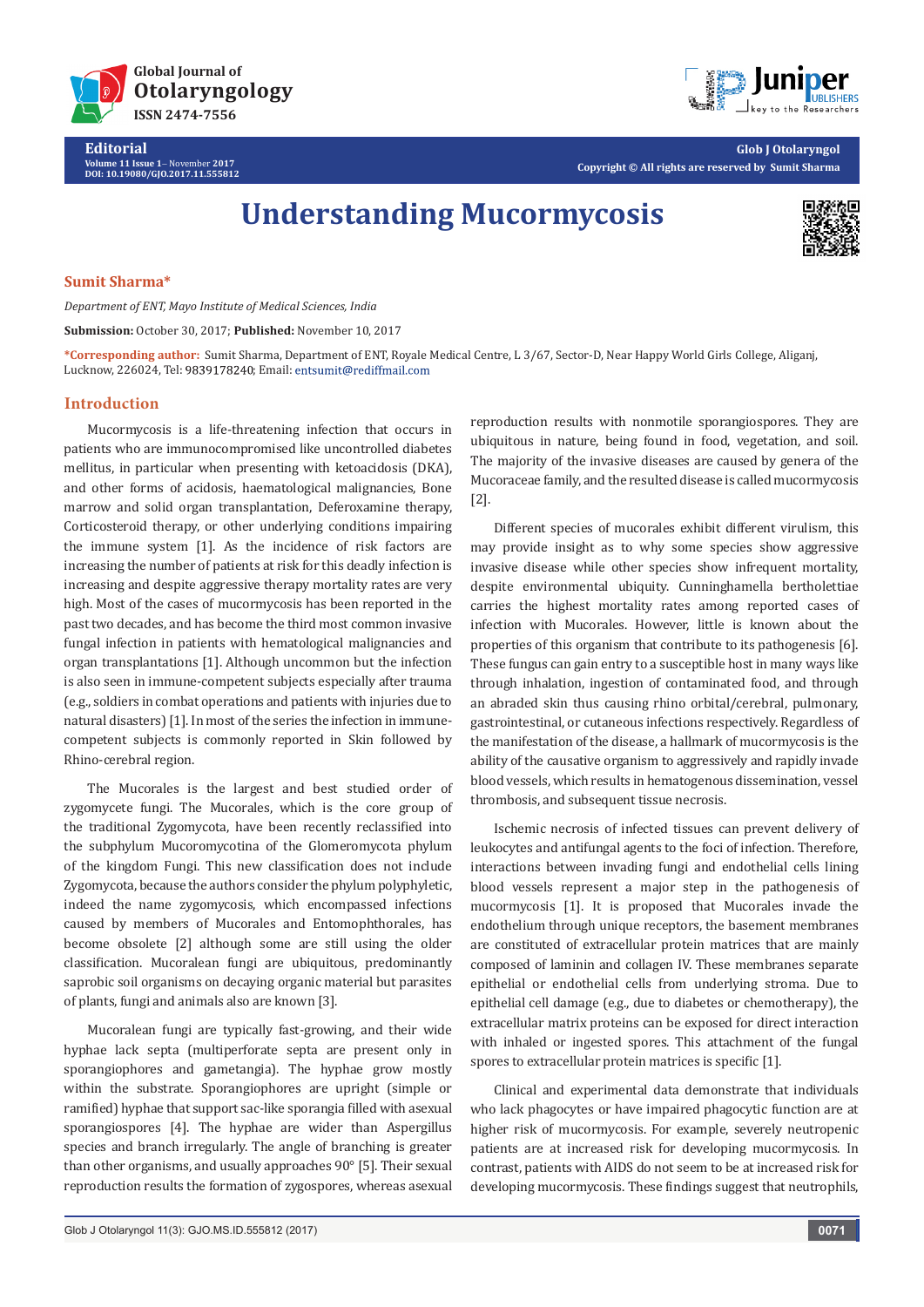but not necessarily T lymphocytes, are critical for inhibiting fungal spore proliferation. Furthermore, both mononuclear and polymorphonuclear phagocytes of normal hosts kill Mucorales by the generation of oxidative metabolites and the cationic peptides, defensins. The exact mechanisms by which phagocytes are impaired by ketoacidosis, diabetes mellitus, and corticosteroids are yet to be determined [6]. Hence Mucorales must possess unique virulence traits that enable the organism to exploit the unique state of immunosuppression and physiologic impairment seen in this subset of patients.

Iron is an essential element for cell growth and development, contributing to many vital processes of the cell. In mammalian hosts, very little serum iron is available to microorganisms because it is highly bound to carrier proteins such as transferring. Sequestration of iron by serum is a major host defense mechanism against many fungal infections. Patients with diabetic ketoacidosis have elevated levels of available serum iron, likely due to release of iron from binding proteins in the presence of acidosis. In general acidotic conditions decreased the iron-binding capacity of sera suggesting that acidosis temporarily disrupts the capacity of transferrin to bind iron therefore, the increased susceptibility to mucormycosis of patients. The increased risk of mucormycosis in patients in renal failure receiving deferoxamine iron chelation therapy is explained by the fact that deferoxamine actually acts as a siderophore for the agents of mucormycosis, supplying previously unavailable iron to the fungi.

The iron liberated from deferoxamine is likely transported into the fungus by the high affinity iron permease. In contrast, two other iron chelators, deferiprone and deferasirox, do not supply iron to the fungus and were shown to be cidal against *Zygomycetes in vitro*. Fungi can obtain iron from the host by using high-affinity iron permeases or low-molecular-weight iron chelators (siderophores) [7]. Thorough research of the relevant literature revealed only one study by Hosseini et al. Based on their observations in a series of 10 patients, Hosseini et al regard the pterygopalatine fossa as a reservoir of the disease through which it can spread to neighboring structures including the retroglobal space of the orbit and infratemporal fossa especially in the Rhinocerebral variant. The skin barrier represents a host defense against cutaneous mucormycosis, as evidenced by the increased risk for developing mucormycosis in persons with disruption of this barrier. The agents of mucormycosis are typically incapable of penetrating intact skin. However, burns, traumatic disruption of the skin, and persistent maceration of skin enables the organism to penetrate into deeper tissues.

Although mucormycosis can even be introduced through direct access, as has been seen with the use of contaminated tongue depressors in neonates or the use of contaminated wooden applicators used to mix drugs given to immunocompromised patients. These cases illustrate an alarming shift in mucormycosis cases from mainly community-acquired infections to nosocomial infections in susceptible hosts [6]. Other putative virulence factors include the ability of Rhizopus to secrete lytic enzymes, including aspartic proteinases. In addition, Rhizopus species have an active ketone reductase system, which may be an additional virulence factor by enhancing growth in the acidic and glucose-rich environment seen in ketoacidotic states, differences in virulence across species in the order Mucorales may also provide insight into the complex repertoire of virulence factors causing aggressive invasive disease in some species and infrequent mortality in others, despite environmental ubiquity, [6] although these are not proved as yet.

#### **Conclusion**

Mucormycosis is a serious fungal infection which although not always but predominantly involves the immunocompromised patients. As per the understanding so far these mucorales possess unique virulence traits that enable the organism to exploit the unique state of immunosuppression and physiologic impairment seen infected patients. The etiopathogenesis of the disease involves utilization of Iron hence cessation of iron in any form is important for the control of the disease. It is also known to cause endothelial damage and there is a significant difference in the prognosis of the disease with and without endothelial damage hence early antifungal therapy along with debridement of the area with endothelial damage is indicated for better prognosis. Acidotic conditions must also be treated early as they also contribute to the fungal spread, besides starting early antifungal therapy.

#### **References**

- 1. [Clara Baldin, Ashraf S Ibrahim \(2017\) Molecular mechanisms of](https://www.ncbi.nlm.nih.gov/pmc/articles/PMC5542377/)  [mucormycosis- The bitter and the sweet. PLoS.](https://www.ncbi.nlm.nih.gov/pmc/articles/PMC5542377/)
- 2. [Giulia Morace and Elisa Borghi \(2012\) Invasive Mold Infections:](https://www.hindawi.com/journals/ijmicro/2012/349278/)  [Virulence and Pathogenesis of Mucorales. International Journal of](https://www.hindawi.com/journals/ijmicro/2012/349278/)  [Microbiology 2012: 5.](https://www.hindawi.com/journals/ijmicro/2012/349278/)
- 3. [K Hoffmann, J Pawłowska, G Walther, M Wrzosek, GS de Hoog, et al.](https://www.ncbi.nlm.nih.gov/pmc/articles/PMC3734967/)  [\(2015\) The family structure of the Mucorales: a synoptic revision](https://www.ncbi.nlm.nih.gov/pmc/articles/PMC3734967/)  [based on comprehensive multigene-genealogies.](https://www.ncbi.nlm.nih.gov/pmc/articles/PMC3734967/)
- 4. [Mucorale Wikipedia.](https://en.wikipedia.org/wiki/Mucorales)
- 5. [Patrick Emanuel \(2013\) Mucormycosis Pathology Dermatopathologist,](https://www.dermnetnz.org/topics/mucormycosis-pathology)  [Auckland, New Zealand.](https://www.dermnetnz.org/topics/mucormycosis-pathology)
- 6. [Ashraf S Ibrahim, Brad Spellberg, Thomas J Walsh, Dimitrios P](https://www.ncbi.nlm.nih.gov/pmc/articles/PMC3286196/)  [Kontoyiannis \(2016\) Pathogenesis of Mucormycosis.](https://www.ncbi.nlm.nih.gov/pmc/articles/PMC3286196/)
- 7. [Ashraf Ibrahim, Brad Spellberg, John Edwards \(2016\) Iron Acquisition:](https://www.ncbi.nlm.nih.gov/pubmed/18978530)  [A Novel Prospective on Mucormycosis Pathogenesis and Treatment.](https://www.ncbi.nlm.nih.gov/pubmed/18978530)